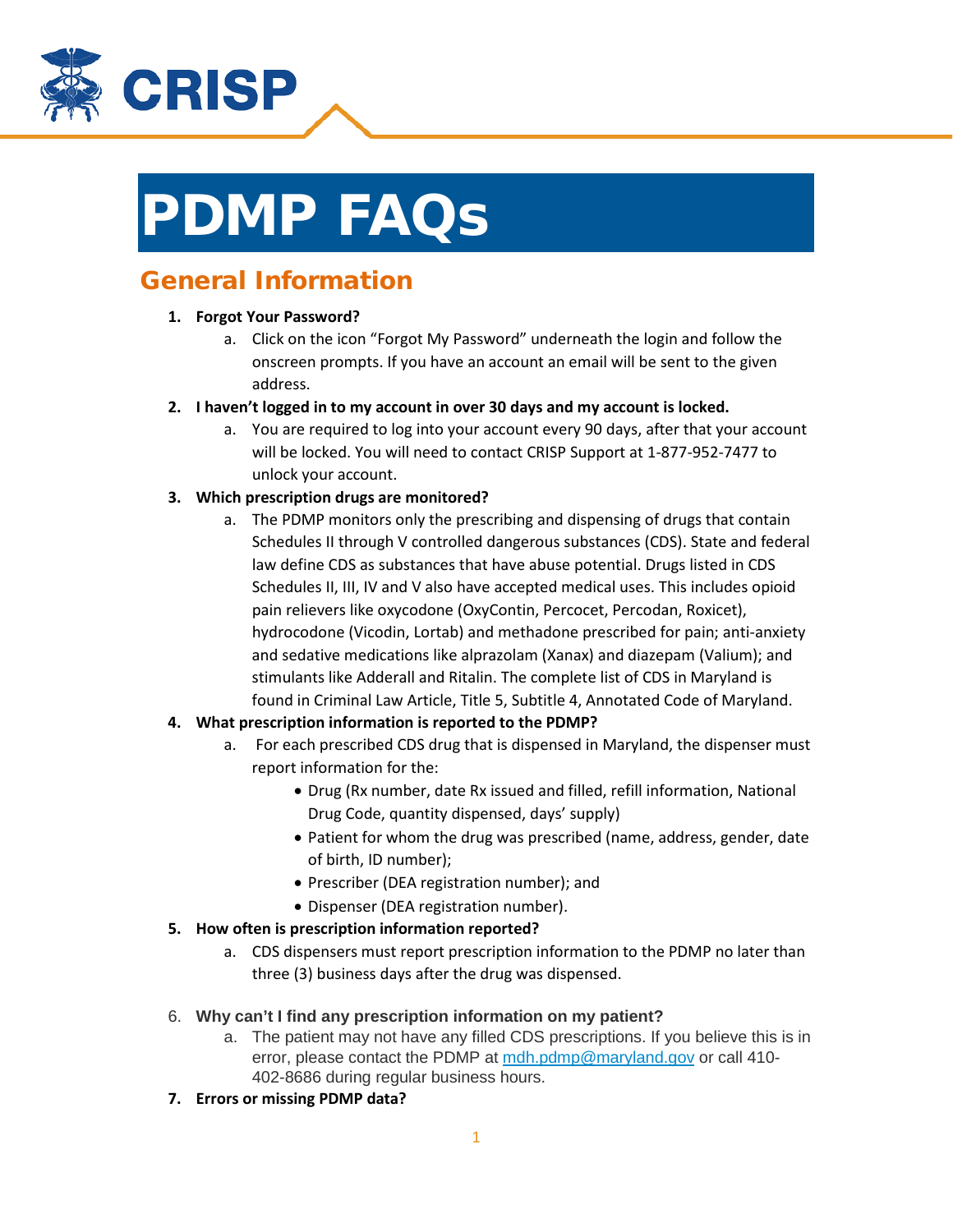

- a. If you have any data quality or completeness related questions based on your review of PDMP data in CRISP / PDMP Search or as a result of an investigative data request, PDMP staff are available to assist. Issues may include, but are not limited to:
	- Missing prescription records for a patient (e.g. you know the prescription was dispensed but it is not showing up in the patient's profile)
	- Errors in a prescription record for a patient (e.g. you see a valid prescription record but know that certain variables for that prescription are incorrectly displayed) o Prescriptions falsely attributed to a patient (e.g. a prescription that you have reason to believe was not dispensed is showing up for a patient)
	- Multiple prescriptions missing for a known prescriber or dispenser (e.g. you know prescriptions were written by a prescriber or dispensed by a pharmacy, but they are not showing up across multiple patients)

To obtain assistance with resolving any data quality or completeness question, please contact Katherine Johnson, PDMP Data Quality Specialist at Katherine.Johnson@maryland.gov or 410-402-8634.

### **8. Who is responsible for oversight and operation of the PDMP?**

a. The Maryland Department of Health (MDH), Behavioral Health Administration (BHA) is responsible for oversight of the PDMP. MDH receives ongoing advice and consultation from the Advisory Board on Prescription Drug Monitoring on program design, implementation and development.

MDH has partnered with Chesapeake Regional Information System for our Patients (CRISP) and Health Information Designs, LLC (HID) to provide information technology services for the PDMP. CRISP is a 501(c)3 not-for-profit membership corporation that has been designated by the Maryland Health Care Commission as the statewide health information exchange (HIE). Since its inception, CRISP has been fostering the adoption and innovative use of health information technology across Maryland. CRISP has successfully established connectivity to all of the acute care hospitals in the State and provides access to a substantial amount of clinical data for healthcare providers. CRISP has contracted with HID to support PDMP-specific IT services. HID's RxSentry® is a web-based program that facilitates the collection, analysis, and disclosure of prescription information.

### **9. How is the confidentiality of prescription information protected?**

a. State law holds that prescription data are confidential, privileged, not subject to discovery, subpoena, or other means of legal compulsion in civil litigation and are not public records. To deter misuse, unlawful access to or use of prescription data is punishable by up to one year in prison and a \$10,000 fine. The PDMP logs system access and data requests submitted by all registered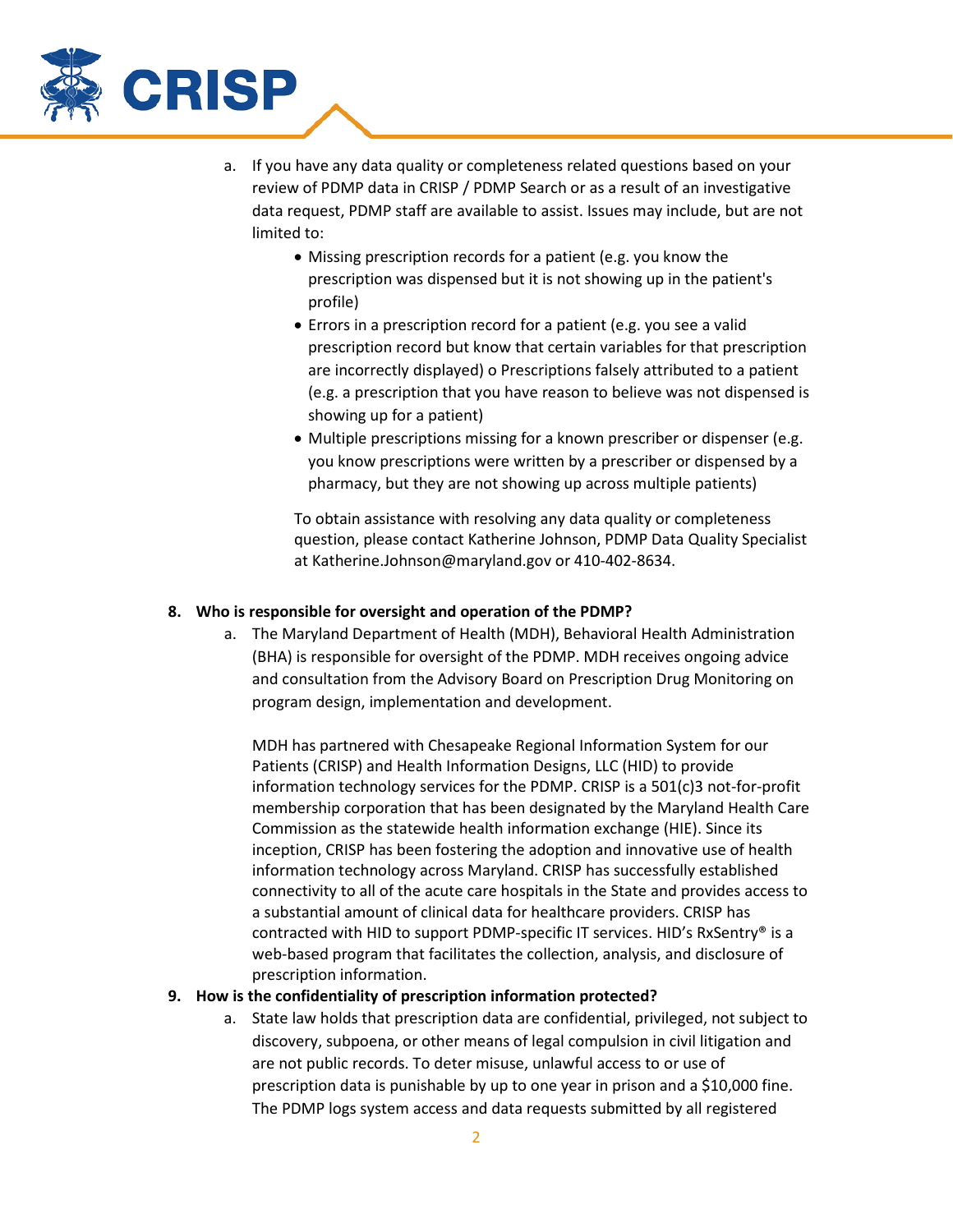

users and audits are conducted to detect potential violations. Individuals who believe that their prescription information may have been accessed or used inappropriately should contact the PDMP.

### **10. What is the legal authority for the PDMP?**

a. The PDMP is authorized under Health-General Article, Section 21-2A, Annotated Code of Maryland (Chapter 166, 2011). PDMP regulations can be found under Code of Maryland Regulations (COMAR) 10.47.07.

## **11. As a patient, can I opt out of having my data in the PDMP?**

**a.** No. The patient opt-out available for other CRISP clinical information does not apply to provider access to patient prescription records collected by the PDMP. State law requires that providers have access to PDMP data.

## **12. Can out of state pharmacists have access to the Maryland PDMP?**

a. Pharmacists who are employed outside of Maryland, but who possess a Maryland pharmacist's license and dispense to Maryland residents are allowed to have access to the PDMP. The mandated registration by July 1, 2017, also applies to this group. • Pharmacists who are employed outside of Maryland that do not have a Maryland license and do not dispense prescriptions to Maryland residents cannot have access to the PDMP. Instead, they can access Maryland PDMP through their state's PDMP solution, provided Maryland is participating in interstate data through the PMP InterConnect hub with that state.

## **13. Can out of state prescribers have access to the Maryland PDMP?**

a. Prescribers in states bordering Maryland (Delaware, DC, West Virginia, Northern Virginia, and Southern Pennsylvania) can have access to the Maryland PDMP (within reason). If you are a provider practicing outside of these states, you should contact your home State to determine if they participate in 'interstate data sharing' through the PMP InterConnect data sharing hub. Maryland currently shares with limited states, but will continue adding new connections.

## **14. What can I do if I suspect my DEA number is being used to forge prescriptions?**

- 1. Make a Prescriber Self Request with the PDMP providers can request an accounting of prescriptions attributed to their DEA number to conduct a selfaudit. This will allow the provider to know whether there are prescriptions being dispensed that are linked to his DEA number but which he knows he did not write. The provider would complete a Request Form here: [https://bha.health.maryland.gov/pdmp/Documents/MD%20PDMP%20Pre](https://bha.health.maryland.gov/pdmp/Documents/MD%20PDMP%20Prescriber%20Data%20Request%20Form_v1.0_10Aug2015%20(2).pdf) [scriber%20Data%20Request%20Form\\_v1.0\\_10Aug2015%20\(2\).pdf](https://bha.health.maryland.gov/pdmp/Documents/MD%20PDMP%20Prescriber%20Data%20Request%20Form_v1.0_10Aug2015%20(2).pdf)
- 2. File a complaint with the Office of Controlled Substances Administration (OCSA): A compliant can be lodged with the state's controlled substance authority, OCSA through this form: [https://health.maryland.gov/ocsa/Documents/WebDDC\\_Complaintform.](https://health.maryland.gov/ocsa/Documents/WebDDC_Complaintform.pdf)
- 3. Report this to local law enforcement

[pdf](https://health.maryland.gov/ocsa/Documents/WebDDC_Complaintform.pdf)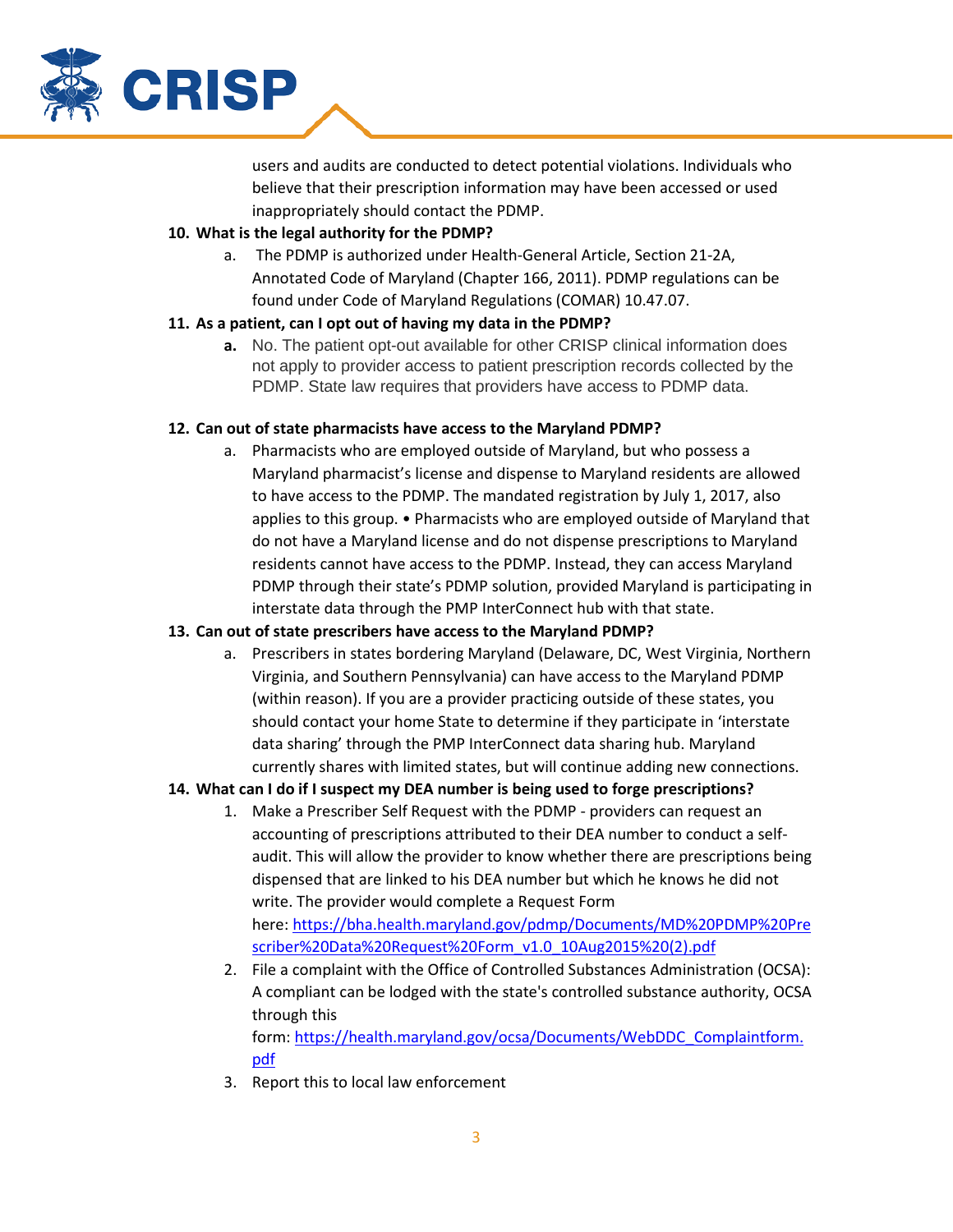

# PDMP FAQs

# Registration

- **1. How can I receive confirmation that I have registered for PDMP?**
	- a. Once all steps required for registration are completed, a confirmation is sent to the email you provided during the registration process. You may also check or confirm PDMP registration status here:
		- <https://crisphealth.force.com/crispregkeydata>
- 2. **I am new to practicing or prescribing controlled dangerous substances in the state and do not have a DEA or CDS permit yet. How do I register?**
	- **a.** If you do not have a DEA or CDS permit yet, please go to the Standard Registration process. In the DEA field, please enter "No DEA" and in the CDS field, enter "No CDS". You will get a registration confirmation, but will not be issued a username and password to view the PDMP data until you provide CRISP with your active DEA and CDS. You may contact CRISP Support at support@crisphealth.org or 877-952-7477 to provide proof of DEA and Maryland CDS permit numbers
- **3. If I obtain a new CDS permit, do I need to register with my new CDS?**
	- a. When you obtain a new CDS permit, please email or call CRISP support to ensure we have your updated information. Obtaining a new CDS does not affect your PDMP Registration status, you only need to register once to have met the registration mandate. However, if we do not have all your active CDS on file, that could delay your CDS renewal in the future.
- **4. When trying to renew my CDS permit online, I get a message that I am not PDMP registered. What should I do?**
	- a. You may have registered under a different CDS number and we need to update your records to reflect all active CDS. Please contact CRISP support to confirm or update your current CDS information.
- **5. I am applying for a CDS permit and need to provide a PDMP Registration Confirmation Code. How can I find this information?**
	- a. When you completed registration, a confirmation code was sent to the email you provided as part of the registration process. If you cannot locate that email, you may confirm PDMP registration status here: <https://crisphealth.force.com/crispregkeydata> . This will display your confirmation code and re-send the code via email.
- **6. Are CDS prescribers working in other states (not in MD) required to register for PDMP?**
	- a. No, only prescribers who are Maryland-licensed health care professionals authorized by law to prescribe Schedule II-V controlled dangerous substances (CDS) are required to register under the PDMP Registration Mandate.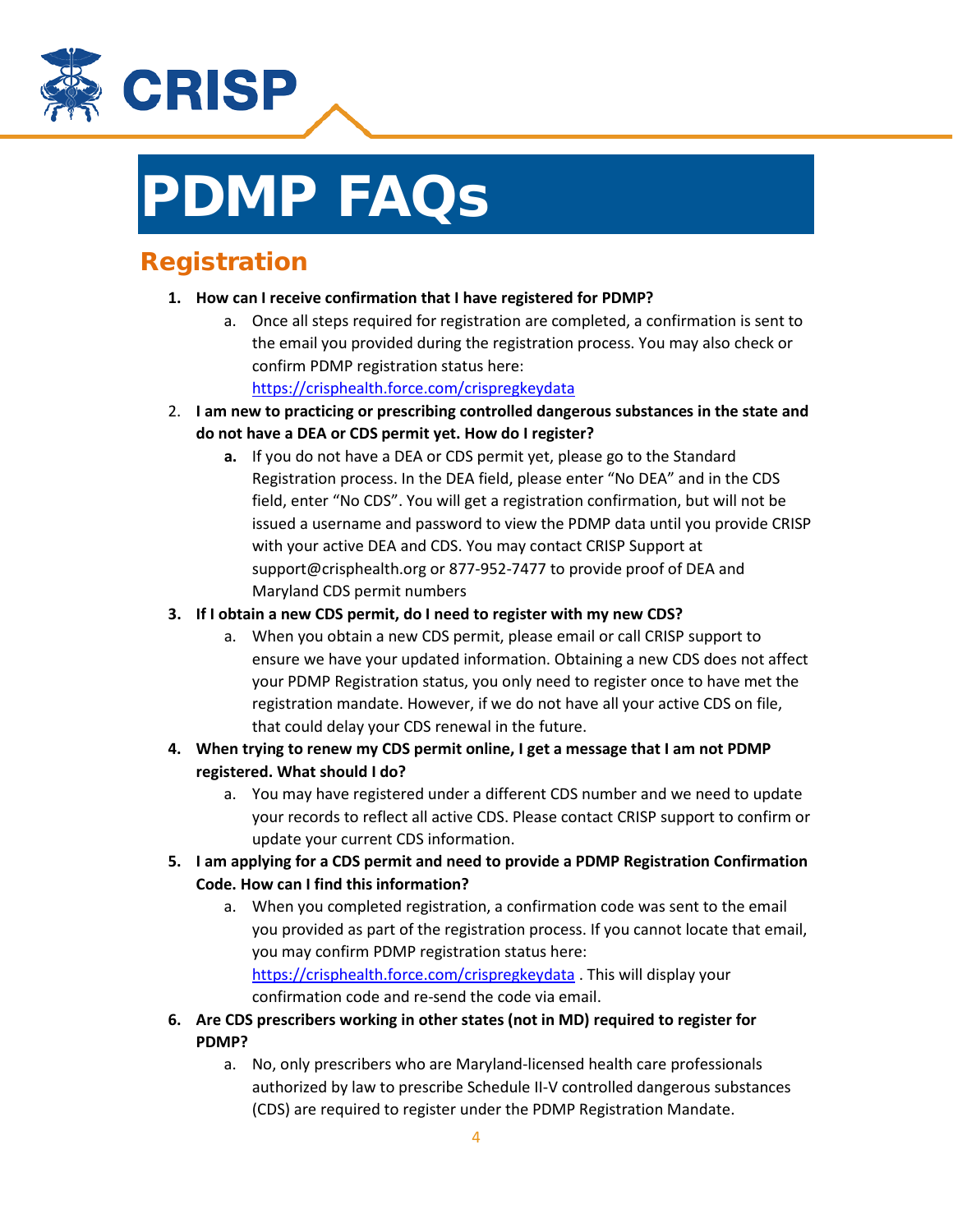

- **7. What should I do if when I tried to register, I got an error message that said, "The user already exists, use another Email."?**
	- a. This may have occurred if you attempted to start a new registration or check your registration status through the "Standard Registration" workflow. Please check for a Confirmation Code at https://crisphealth.force.com/crispregkeydata, which will confirm your registration status or allow you to continue and complete registration. You may also contact CRISP support for assistance.

### **8. What is the 'Organization' field and why do I need to affiliate with one?**

a. Understanding which organization you are affiliated with will facilitate the process to establish and maintain the delegator/delegate relationships. If you would like to also access the clinical data (not just PDMP) in the CRISP Portal, an organization is needed for CRISP to carry out the onboarding steps required under our Participation Agreement and Policies & Procedures. CRISP is happy to discuss other services with you and your organization that could assist workflows, transitions of care, and care management. If you are only registering to meet the mandate and do not require PDMP access, please enter "No Organization" for the Organization field.

## **9. I work at multiple locations, which organization would I register under?**

- a. Please register under your primary work location (or simply select one if equal time is spent across multiple organizations).
- b. If you are only registering to meet the mandate and do not need to access PDMP data, simply enter "No Organization" for this field.
- **10. If I am not affiliated with any organization, which organization would I register under?**
	- a. When you register and are asked for your Organization, please register under the "No Organization" option. You will be able to type in and select the "No Organization" organization name when searching through the account options.

## **11. I am already registered for PDMP but I am terminating my job at my current organization. What do I do?**

a. If the email account that you use for CRISP becomes inactivated (job change or for any other reason), please contact CRISP to ensure we have an updated an email address. The email address should be one that only you can access. Please contact CRISP support to update your email and new place of employment to ensure your access to PDMP remains active.

### **12. How do I register as a delegate?**

a. Delegates must register with CRISP and be verified by an organizational point of contact. Delegates must register through the Standard Registration Process during which they must identify a Delegator, who is a PDMP-registered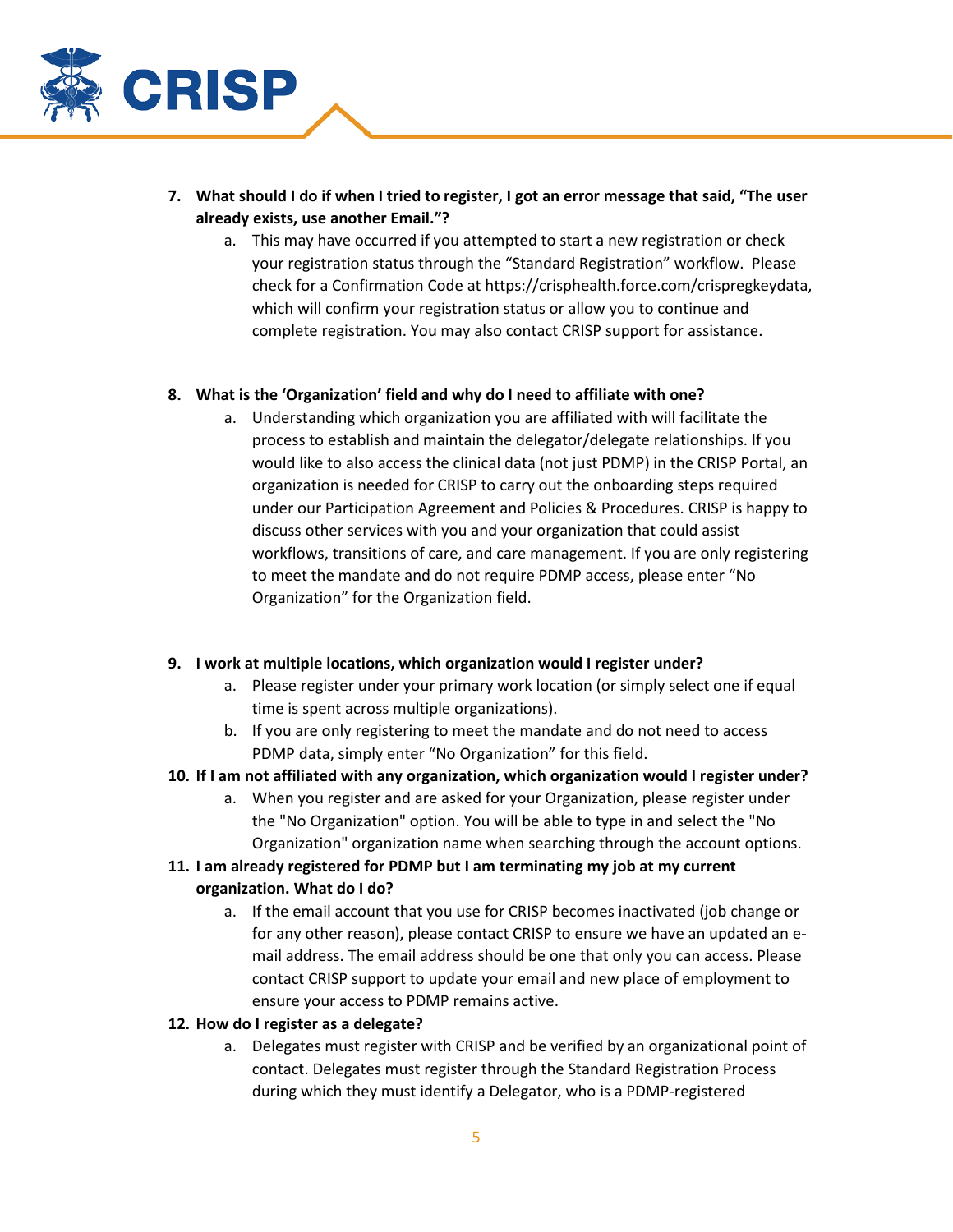

Prescriber or Pharmacist. CRISP contacts the Delegator via email for confirmation prior to finalizing the relationship and authorizing the Delegate access to PDMP data.

- b. Delegates and Delegators also have the option of contacting the CRISP Support Team to initiate a new Delegate/Delegator relationship; CRISP will verify the relationship with the Delegator before finalizing.
- **13. I am a Resident Physician and prescribe under my hospital's Organizational DEA and CDS number. Am I required to register with the PDMP? How do I register?**
	- a. Yes, all prescribers who are Maryland-licensed health care professionals authorized by law to prescribe controlled dangerous substances (CDS) are required to register.
	- b. Resident physicians without their own individual DEA and CDS numbers can register with their organizational DEA + DEA Suffix (provided by their healthcare organization) by going to the Standard Registration process. If you have your own individual DEA and CDS, you can utilize the Auto-Registration process.
	- c. If you are a physician resident or intern without any prescriptive authority, you do not fall under the PDMP registration mandate. You can register for access as a Delegate. You will be delegated PDMP access by a supervising prescriber already registered with PDMP
- **14. I registered as a Physician Resident but am now a licensed Physician. Do I need to register again?**
	- a. If you completed Registration you are considered registered for the PDMP Mandate. You must contact CRISP to provide your Maryland License number once you receive it so we can identify you are no longer in Residency. We require current License information in order to confirm your registration to OCSA. Failure to provide this information may cause delays in obtaining your CDS permit.

# **15. If I am a pharmacist and report data to the PDMP on behalf of my pharmacy, does that mean I'm PDMP Registered?**

a. You may be reporting prescription dispensing data to the PDMP on behalf of the pharmacy at which you work. This is an important role and ensures your pharmacy is in compliance with the requirement that any dispenser of controlled dangerous substance (CDS) prescriptions must report these records to the PDMP.

However, separate from the requirement on a dispensing entity to report data to the PDMP, there is a legal requirement for all pharmacists licensed in Maryland to be registered with the PDMP as a clinical user. You must individually register in order to become compliant and to get access to the data.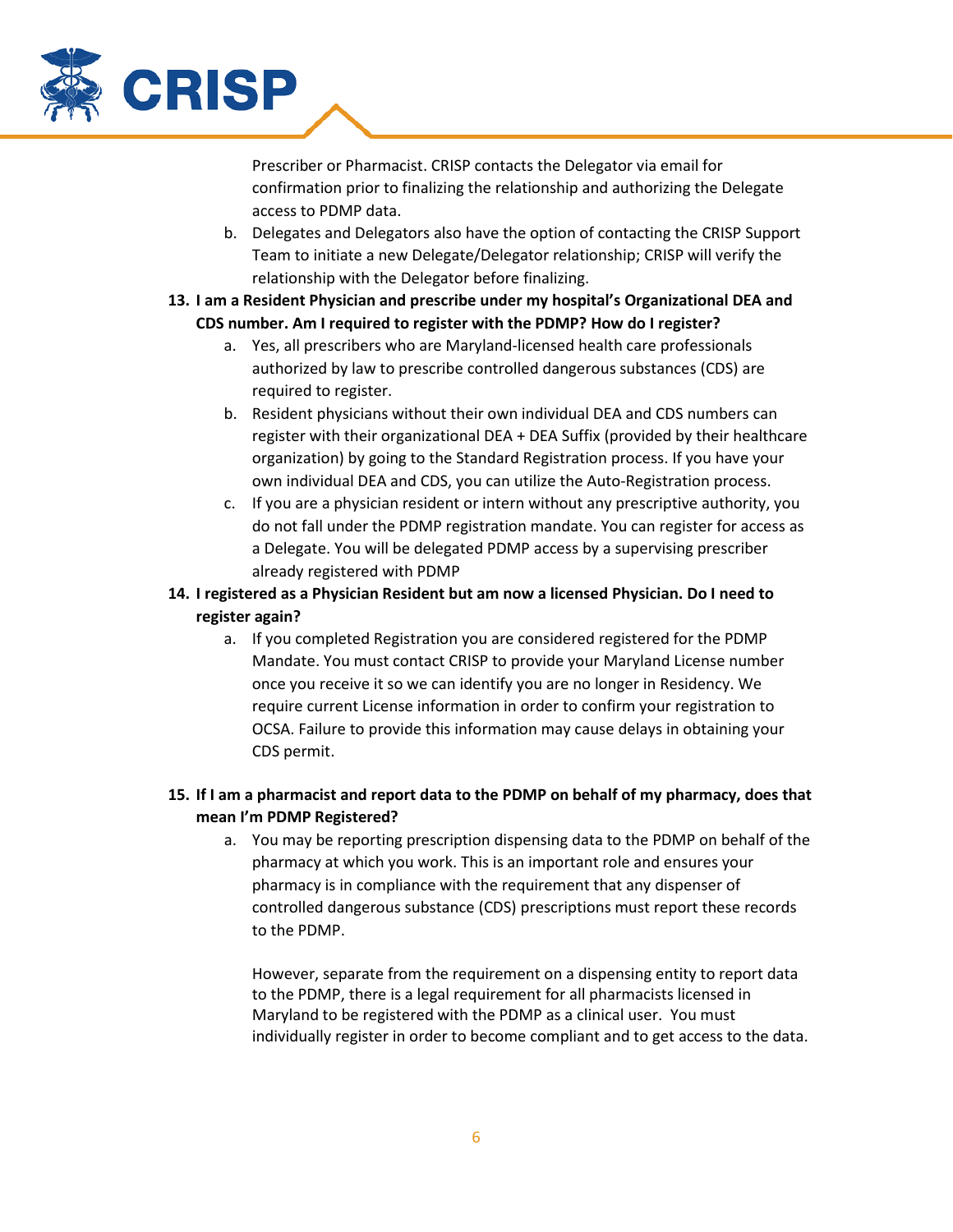

Please visit the PDMP Registration page (https://crisphealth.org/services/prescription-drug-monitoring-programpdmp/pdmp-registration/) and complete the Standard Registration.

- **16. If I am not PDMP Registered, and prefer to surrender my CDS Registration/Permit instead of register what do I need to do?**
	- a. If you know or discover that you are not PDMP Registered, but you are in possession of a Maryland CDS Registration (Permit) issued by the Office of Controlled Substances Administration (OCSA), you may choose to surrender your CDS permit. As a CDS Registration holder, you need to fill out the Surrender Letter to discontinue to prescribe, store or dispense controlled substances. The Surrender Letter is found online here: https://health.maryland.gov/ocsa/Pages/CDS-Application.aspx

You will return your original CDS certificate along with the Surrender letter to OCSA at 4201 Patterson Avenue, Baltimore, MD 21215.

- **17. What if I have access to the CRISP Clinical Query Portal but I was told I am not PDMP Registered?**
	- a. If you have access to CRISP Clinical Data (hospital encounter, labs, and radiology feeds) through an individual log-in account to CRISP, but do not have access to view PDMP data (controlled substances prescription dispensing), you may have a CRISP account but still not have met the PDMP registration requirements. This is easy to fix by simply calling the CRISP Operations Support staff at 877-952- 7477 and informing them that you have a CRISP clinical account without PDMP, and you need to become PDMP registered.
- **18. What should I do if I am retired, have moved out of state, allowed my CDS permit or pharmacist license to lapse, or am reaching out on behalf of a deceased provider?**
	- a. If you fall under any condition that means you no longer prescribe CDS or practice pharmacy in Maryland or under a Maryland license, you should confirm this status or intention to the Maryland PDMP Office in writing at mdh.pdmp@maryland.gov. More specific instructions follow:
		- i. If you are retired but wish to keep your CDS registration active PDMP registration is required and OCSA notification is required to include registrant address update.
		- ii. If you are retired and wish to surrender your CDS registration PDMP notification is required but registration is not required. Additionally, OCSA requires the registrant to mail the CDS permit and surrender letter to OCSA.
		- iii. If you have moved out of state but wish to keep your CDS registration active – PDMP registration is required. Additionally, OCSA Notification and change of address is required.
		- iv. If you have moved out of state and wish to surrender your CDS registration - PDMP notification is required but registration is not